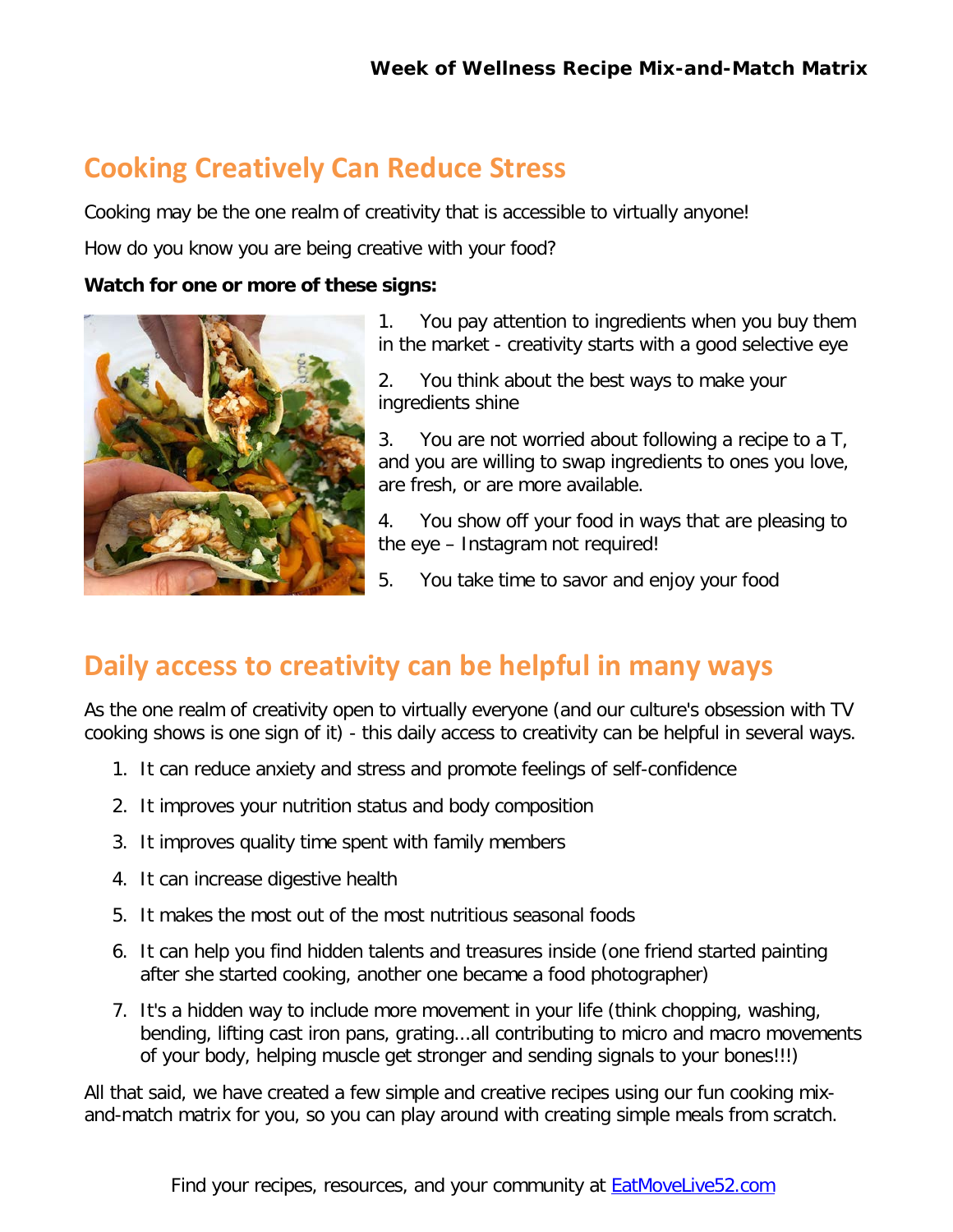# **Mix & Match Recipe Matrix – Make Your Own Recipes**

On the next pages are a few meals and sides we created using just the first row of the matrix.

| PROTEPN                                                                                          | THEME SNUE         | VEGGIES/ FRUIT                                                                                                                                                                                                             | EXTRAS                                                                                                  |
|--------------------------------------------------------------------------------------------------|--------------------|----------------------------------------------------------------------------------------------------------------------------------------------------------------------------------------------------------------------------|---------------------------------------------------------------------------------------------------------|
| CHICKEN<br>SHRIMP<br>BEEF<br>PORK<br>BEANS<br>SAUSAGE<br>GROUND BEEF<br>CHICKPEAS                | SALSA              | BELL PEPPER<br>CUCUMBER<br>ONION<br>TOMATO<br>CARROT<br>TOMATILLO<br>ZUCCHINI<br>POTATO<br>PAPAYA<br>CHAYOTE<br>BUTTERNUT SQUASH<br>MANGO<br>CORN<br><b>MOCADO</b><br>PLANTAIN<br>PINEAPPLE<br>JICAMA                      | COLONUT<br>WME<br>CAYENNE<br>CILANTRO<br>COTIJACHEESE<br>CORNCHIPS<br>TACOS/TORTIUMS<br>RICE<br>NOPALES |
| LIMA BEANS<br>FAVA BEANS<br>CHICKEN<br>BEEF<br>SAUSAGE<br>SEA FOOD<br>WHITE FISH<br>6665<br>LAMB | SPAGHETTI<br>SAUCE | SPAGHETTI SQVASH TOMATO<br>ZUCCHINI<br>BELL PEPPER<br>MUSHROOMS<br>CELERY<br>orra<br>CARROTS<br>ASPARACUS<br><b>SPINACH</b><br>EGG PLANT<br>KALE<br>FENNEL<br>CUCUMBER<br>WOINO<br>ARUGULA<br>GARLIC<br>BERRIES<br>CREARGE | NOODLES.<br>PASTA<br>PICE<br>OLIVES<br>MOZARELLA<br>FETA<br>PARMESAN<br>PINE NUTS<br>CREAM<br>OREGANO   |
| CHICKEN<br>SHRIMP<br>FISH<br>LENTILS<br>PORK<br>BEEF<br>LAMB<br>SEA FOOD<br>TOFU                 | CURRY<br>SAUCE     | ONION<br>CAVLIFLOWER<br>MUSTROOMS<br>BROCCOLi<br>CARROTS<br>EGG MANT<br>CEVERY<br>BANBOO SHOOTS<br>GLEEN BEANS<br>SPINACH<br>okth<br>SPROUTS<br>SUGAR SNAP PEAS BOK CHOY<br>MANGO<br>424092<br>PINEAPPLE                   | RICE<br>NOOPLES<br>KAFIR LINE<br>THAT BASIL<br>GAZAMMASMA<br>GHEE<br>GOCO NUT<br>WRRY PASTE<br>TAMARINO |

#### **How to use the Mix & Match Matrix**

By keeping a few jarred or canned sauces on hand to use a recipe starter, you can mix-andmatch using the protein, vegetable, fruit, and extras columns to create dozens of different, simple, and satisfying meals in a pinch.

While we placed the ingredients into certain slots based on how well they tend to go together, don't be afraid to change things up even further! The sky's the limit.

The next time you're at the supermarket, be sure to check out the variety of jarred pasta and simmer sauces, salsas, and condiments that are inexpensive and last forever on the shelf.

#### **Tip – Print this out and take it with you to the store for ideas on what to buy.**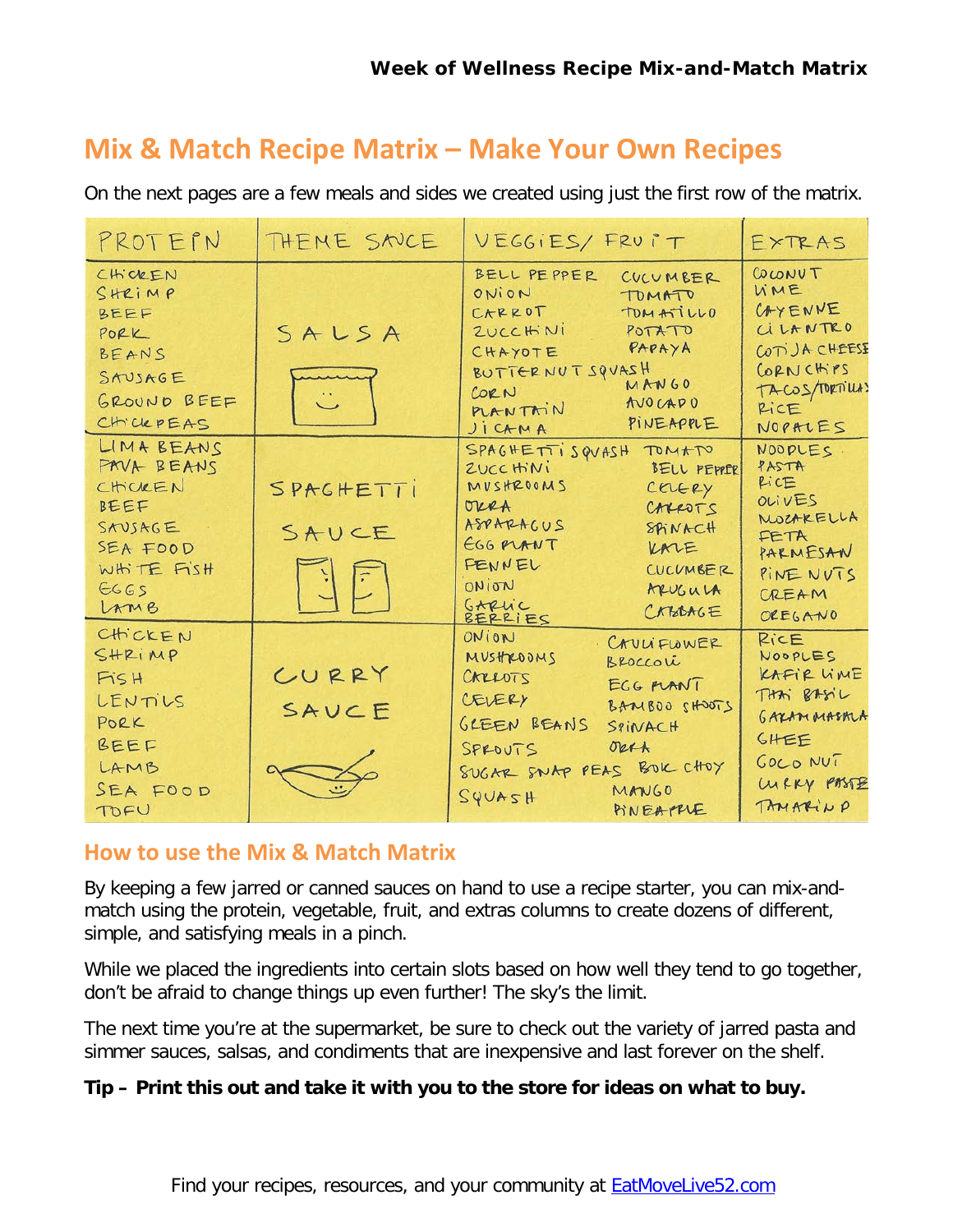## **Chicken and Salsa**

#### **Serves 4-8**

2 lbs chicken tenders

1 16 oz jar of salsa of your choice

1 tbsp olive oil

#### **Directions**

Grab a medium heavy pot, heat up the olive oil and brown the meat. Lightly salt. You may need want to taste your salsa before you salt, sometimes they are quite salty. Mix the contents of the jar in, stir and cover. Simmer for 45 minutes. Once done, most of the liquid will have evaporated. Shred with a spatula or fork and use for the following recipes and more.

## **Shredded Spicy Chicken Salad**



**Serves 2**

2 cups mixed spring greens

1/4 bunch fresh cilantro leaves

Juice of 1/2 lime

2 oz cotija cheese - crumbled

#### **Directions**

Mix all the greens, leaves, juice, and cheese, then top with your shredded salsa chicken.

Garnish with any fun toppings you like, like avocado, sour cream, or more salsa.

Voila!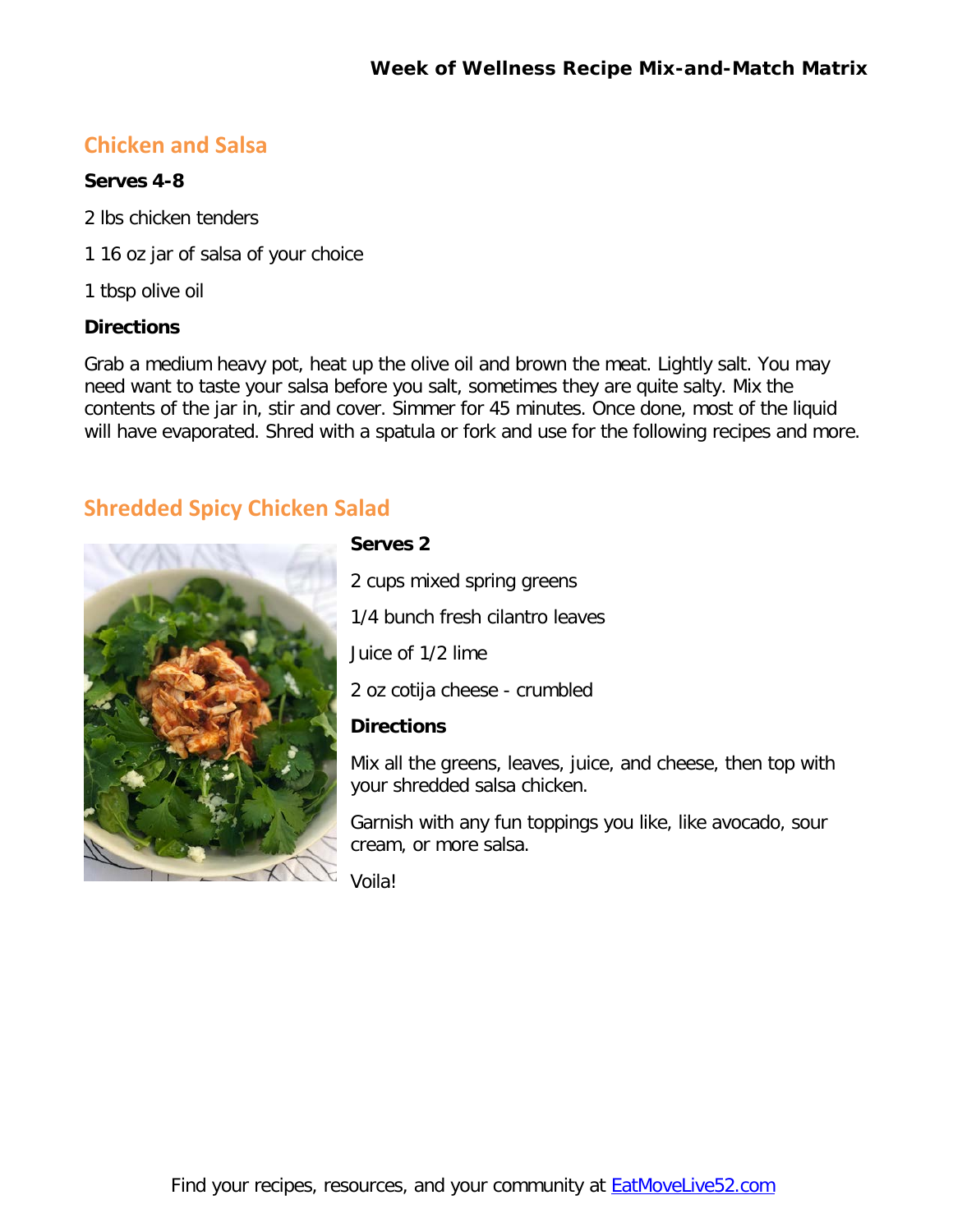## **Simple Chicken Tacos**



You can use the basic chicken and salsa in tacos - easy to make.

For taco shells you can use corn or flour, cassava, almond, spinach or any tortilla you like.

You can make alternative tacos from zucchini (google zucchini taco shells), celery root, or lettuce cups.

Once you have chosen your shell, heat up and serve.

Use shredded greens, meat, cotija or cashew cheese, cilantro, lime, guacamole, sour cream, pico de gallo or any other toppings you enjoy.

You can take this a step further and even make quesadillas using any sort of tortillas you like - kids love those so much in

our home!

## **Jicama and Cucumber Crunchy Salad**



#### **Serves 4**

4 medium Persian cucumbers 2 cups jicama juice of 1/2 lime cilantro cayenne pepper **Directions**

Cube the vegetables. Sprinkle with lime juice and cayenne. Make sure you have plenty of cilantro, as well!

Want to make this even more fun - you can blend it into a summer chilled soup!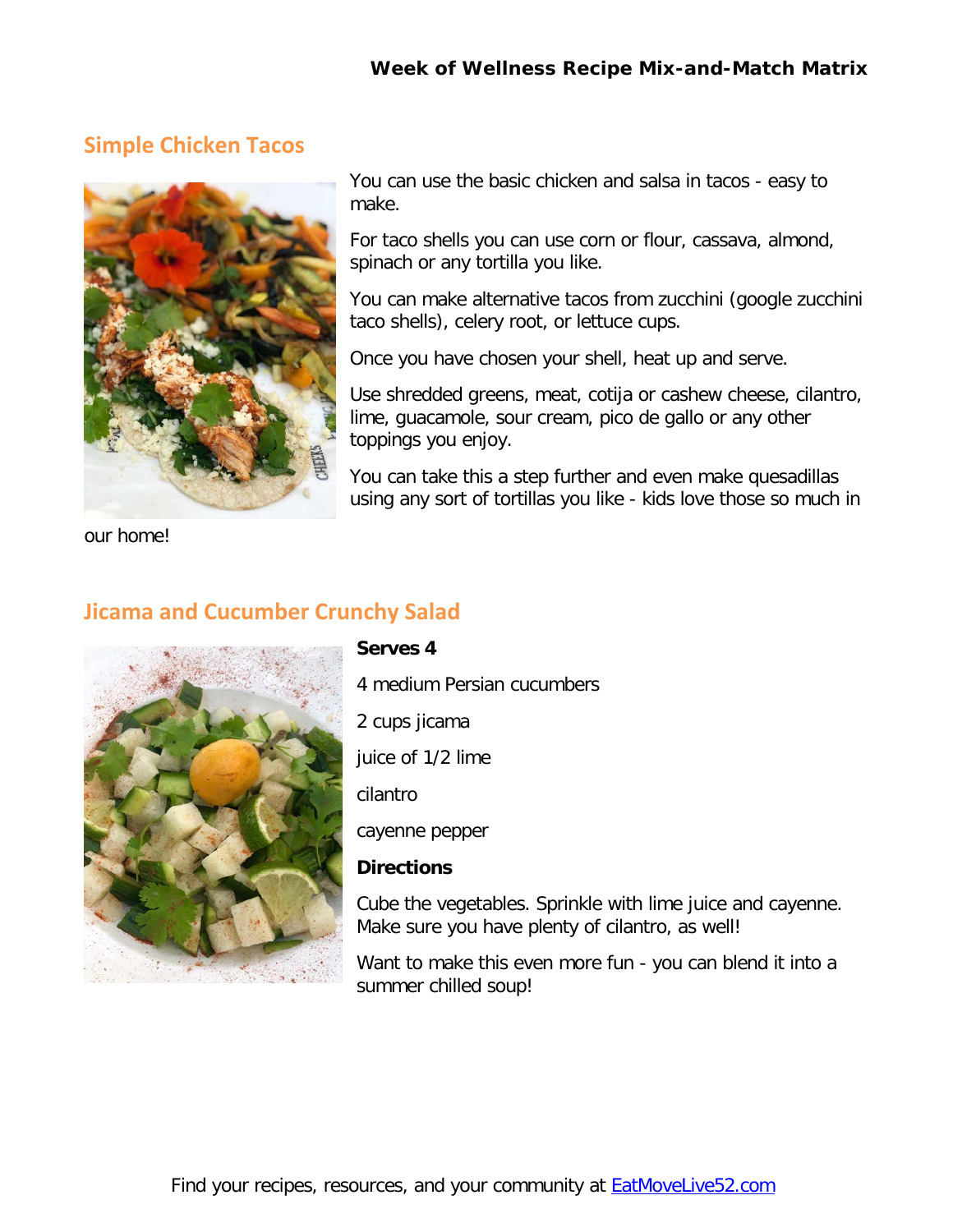## **Fajita Vegetables**



These are lovely in a fajita, or just on their own as a side to the basic Chicken and Salsa recipe.

#### **Serves 4**

- 4 medium zucchini
- 4 medium thin carrots
- 1 large bell pepper
- 2 large spring onions or 1 yellow onion or 1/2 Hawaiian onion
- 2 tbsp olive oil
- salt to taste

#### **Directions**

Cut everything in strips, making sure the carrots are thin enough (like a 1/2 pencil), so they can cook evenly.

Heat up the oil over medium heat, place the vegetables in the pan and cook while stirring for about 25-30 minutes or until fully cooked.

Another way to go about this is to heat a cast iron pan on high, and just blacken them, but they will be crunchy and less sweet. Your choice!